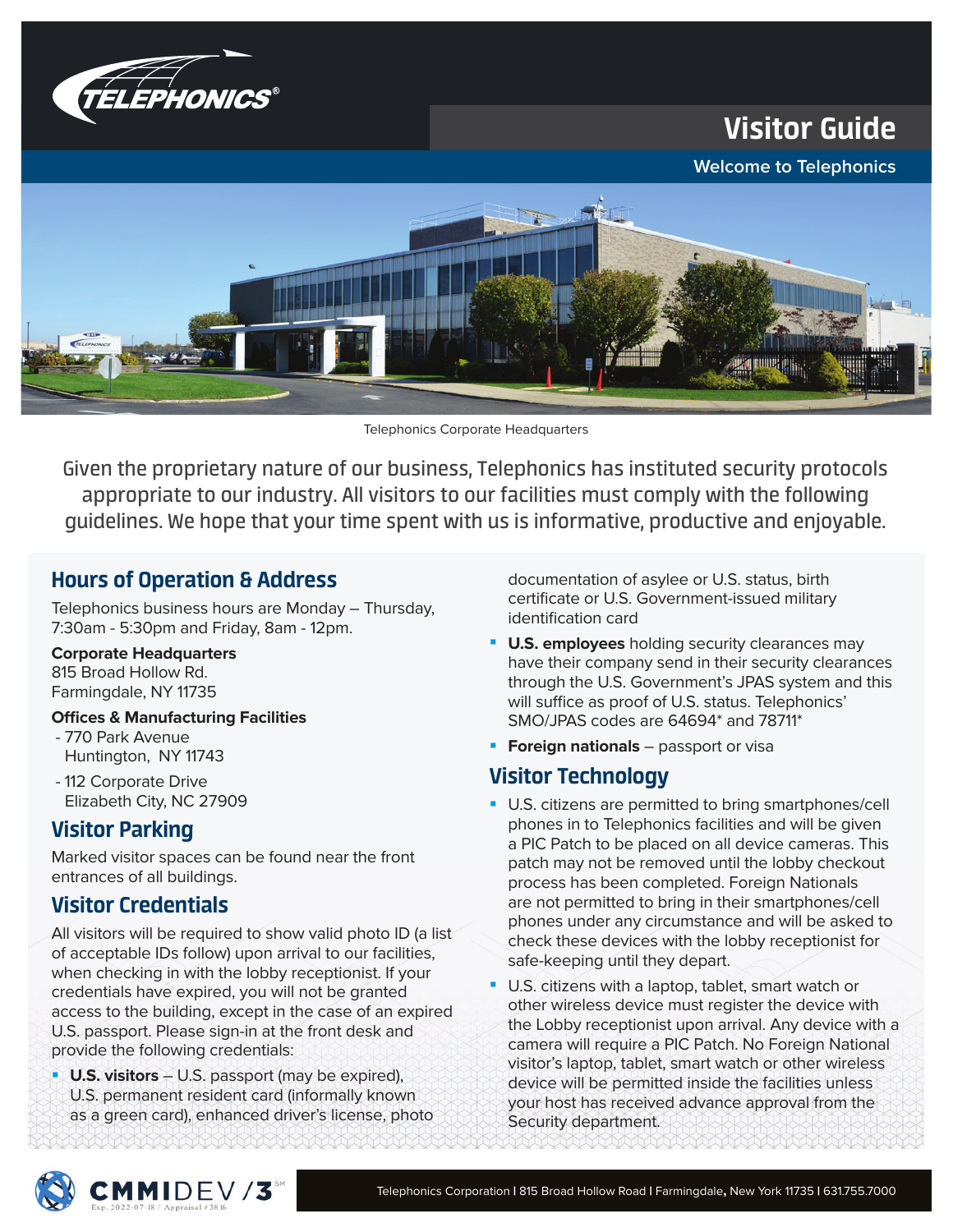- **No visitor device, belonging to either a U.S. citizen** or Foreign National will be permitted to connect to the Telephonics guest Wi-Fi unless your Telephonics host has received advance approval from Information Services for use of the network. If no prior approval has been received, visitors will need to be prepared with their own internet connection. Please confirm directly with your host if you are approved for Wi-Fi access during your visit.
- **Visitors will be unable to use their USB storage** devices on Telephonics computers. If information needs to be shared during a visit, it must be securely emailed to your host prior to your arrival.

# Inside Our Facilities

- Once you have arrived and completed the checkin process, you will be given a Telephonics visitor badge. Please be sure to display your visitor's badge at all times. Visitor badges must be returned each day to the lobby receptionist.
- Be sure to remain with your Telephonics' host at all times
- **Obey all company policies and procedures posted** on building signage
- **Park in visitor parking spaces**
- **If advised by your Telephonics host, you may need** to wear personal protective equipment in sensitive areas, including ESD smocks

# Visitor Safety

Ensuring the safety of our visitors is of critical importance and each Telephonics location has sta members who are trained in First Aid, CPR and Automatic External Defibrillator (AED) administration. Additionally, each building is equipped with AEDs. In the event of an emergency, dial "0" and report the nature of the emergency to the operator. The operator will contact the correct member(s) of the First Aid team as well as the proper authorities.

In the event of a fire or building evacuation, please use the exits closest to you (do not use elevators) to leave the building and meet at Telephonics' designated Rally Points, which are listed by location below:

- **Corporate Headquarters (815) North parking lot,** along the fence that borders Broad Hollow Rd.
- Offices & Manufacturing Facility - 770 Park Avenue, Huntington, NY 11743 - 112 Corporate Drive, Elizabeth City, NC 27909

# In Case of Emergency

During hours of operation:

- All emergencies dial "0"
- **East Farmingdale Fire Company: 631.249.0047**
- Greenlawn Fire Department: 631.261.1616
- **Elizabeth City: 252.331.1500**

Please note that in the interest of promoting a safe and healthy work environment, we ask all visitors to:

- Refrain from smoking on all Telephonics properties
- **Remember to never use the elevator during an** emergency, instead use the stairwells
- **Report all safety-related incidents to avoid** reoccurrences to your Telephonics' host immediately
- **All visitors have the right to stop working if an unsafe** condition exists
- Contact the Environmental, Health and Safety (EH&S) department at ext. 7720 if you see an unsafe situation

# Driving Directions

#### **Corporate Headquarters**  815 Broad Hollow Rd.

Farmingdale, NY 11735

### **Long Island MacArthur Airport (East)**

Airport is approximately 20 miles from headquarters or 30 minutes driving time (with no traffic).

- **Head west on Arrival Ave., continuing on to Seymaur Rd.**
- Continue on to Johnson Ave.
- **Turn right onto Sunrise Hwy, North Service Rd. NY-27**
- Merge onto NY-27 W
- **Take exit 41 toward Southern Pkwy/Robert Moses Causeway**
- **Merge onto Sunrise Hwy, North Service Rd.**
- **Merge on to Robert Moses Causeway**
- **Use left two lanes to take exit toward New York**
- **Merge onto Southern State Pkwy**
- Take exit 33 to merge onto NY-109 W/Farmingdale Rd. toward Farmingdale
- **Merge onto NY-109 W/Farmingdale Rd.**
- **Use the right lane to merge onto NY-110 N/Broad** Hollow Rd. via the ramp to Huntington
- **Headquarters is on your right**

#### **John F. Kennedy Airport (West)**

Airport is approximately 24 miles from headquarters or 45 minutes driving time (with no traffic).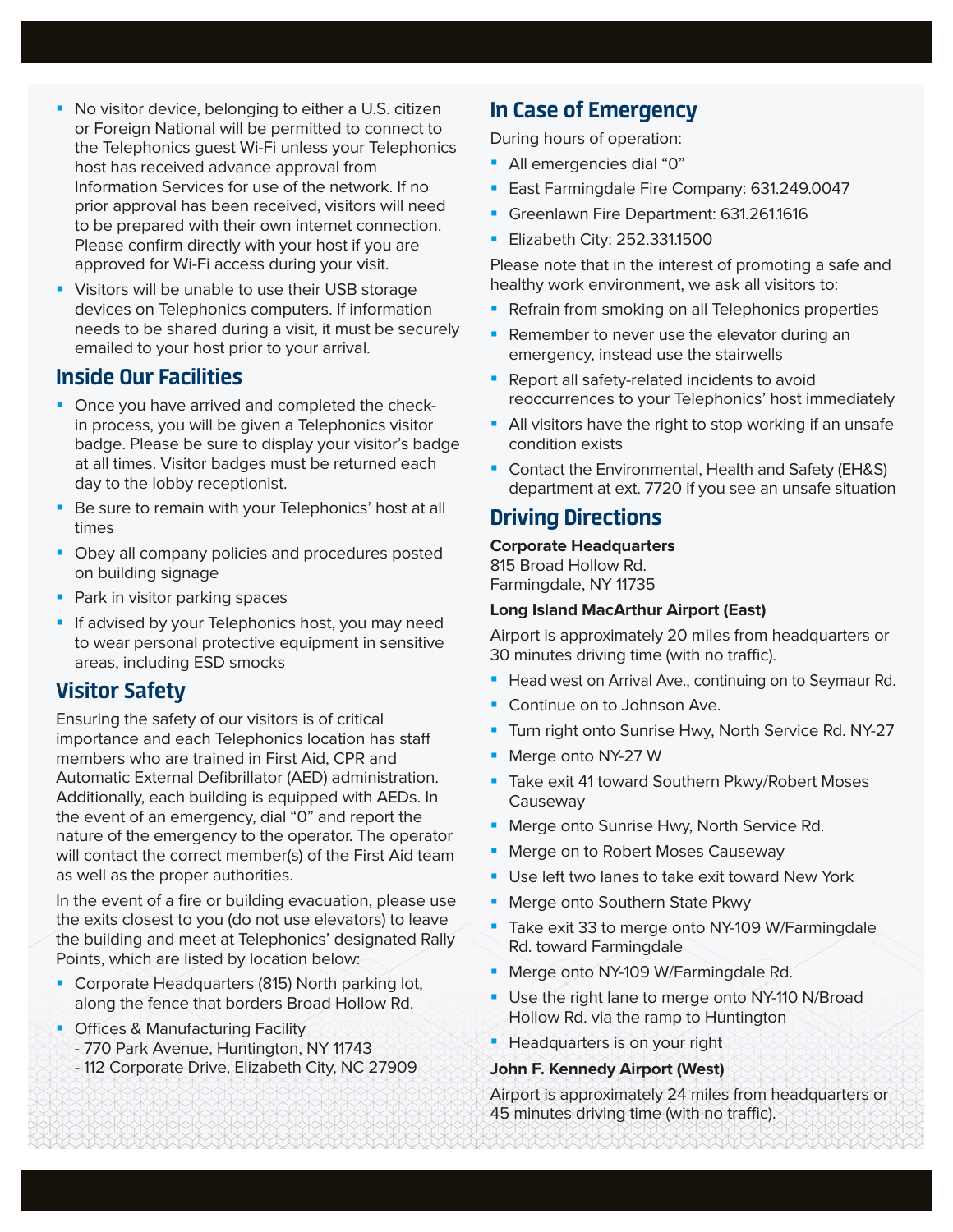

- Head southeast on JFK Expressway
- Take the terminal exit
- **Turn left onto S Cargo Rd., which becomes N** Boundary Rd.
- **Use the left lane to merge onto JFK Expressway**
- **Use the left lane to merge onto the Belt Pkwy E exit** towards Eastern Long Island
- Use the left 2 lanes or exit 25A to merge onto Southern State Pkwy toward Eastern Long Island
- Take exit 32N to merge onto NY-110 N/Broadway toward Huntington
- **Headquarters is on your right**

#### **LaGuardia Airport (West)**

Airport is approximately 35 miles from headquarters or 45 minutes driving time (with no traffic).

- Head north toward 102nd St.
- Exit traffic circle onto Ditmars Blvd.
- **Turn right onto Grand Central Pkwy E toward Eastern** Long Island
- **Merge onto Grand Central Pkwy**
- Grand Central Pkwy becomes Northern State Pkwy
- **Take exit 33 to merge onto Wantagh State Pkwy**
- Use left lane, exit W4 E to merge onto Southern State Pkwy toward Eastern Long Island
- Take exit 32N to merge onto NY-110 N/Broadway toward Huntington
- **Headquarters is on your right**

#### **Offices & Manufacturing Facility - New York** 770 Park Ave. Huntington, NY 11743

#### **Long Island MacArthur Airport (East)**

Airport is approximately 21 miles from Huntington locations or 33 minutes driving time (with no traffic).

**Head west on Arrival Ave., continuing onto Seymaur Rd.** 



770 Offices & Manufacturing Facility 112 Corporate Drive, Elizabeth City, NC 27909

- **Turn right onto NY-454 W**
- Turn right onto Lakeland Ave.
- **Turn right onto Smithtown Ave., continuing onto** Ronkonkoma Ave.
- **Turn left onto Expwy Dr. N/Expwy Drive N/Long Island** Expressway North Service Rd.
- **Use the left land to merge onto I-495 W to New York**
- **Take exit 51 toward NY-231/Babylon/Northport,** merging onto N Service Rd.
- **Turn right onto Deer Park Rd.**
- **Use left lane to stay on Deer Park Rd.**
- Slight left to stay on Deer Park Rd.
- Continue onto Park Ave.
- 770 is the building on the right, after train tracks

#### **John F. Kennedy Airport (West)**

Airport is approximately 33 miles from Huntington locations or one hour driving time (with no traffic).

- **Head southeast on JFK Expressway, take terminal** exit to turn left on S Cargo Rd.
- S Cargo Rd. becomes N Boundary Rd.
- **Turn left onto Farmers Blvd.**
- **Continue straight to stay on Farmers Blvd.**
- **Turn right onto 145th Dr.**
- **Turn left onto 179th St.**
- **Turn right onto S Conduit Ave.**
- Use left lane to merge onto the Belt Pkwy E ramp to Eastern Long Island
- **Use right 2 lanes to exit toward Cross Island Pkwy/** Whitestone Br., then keep left
- **Continue onto Cross Island Pkwy**
- Take exit 30E to merge onto I-495 E
- Take exit 45 for Manetto Hill Rd. toward Plainview/ **Woodbury**